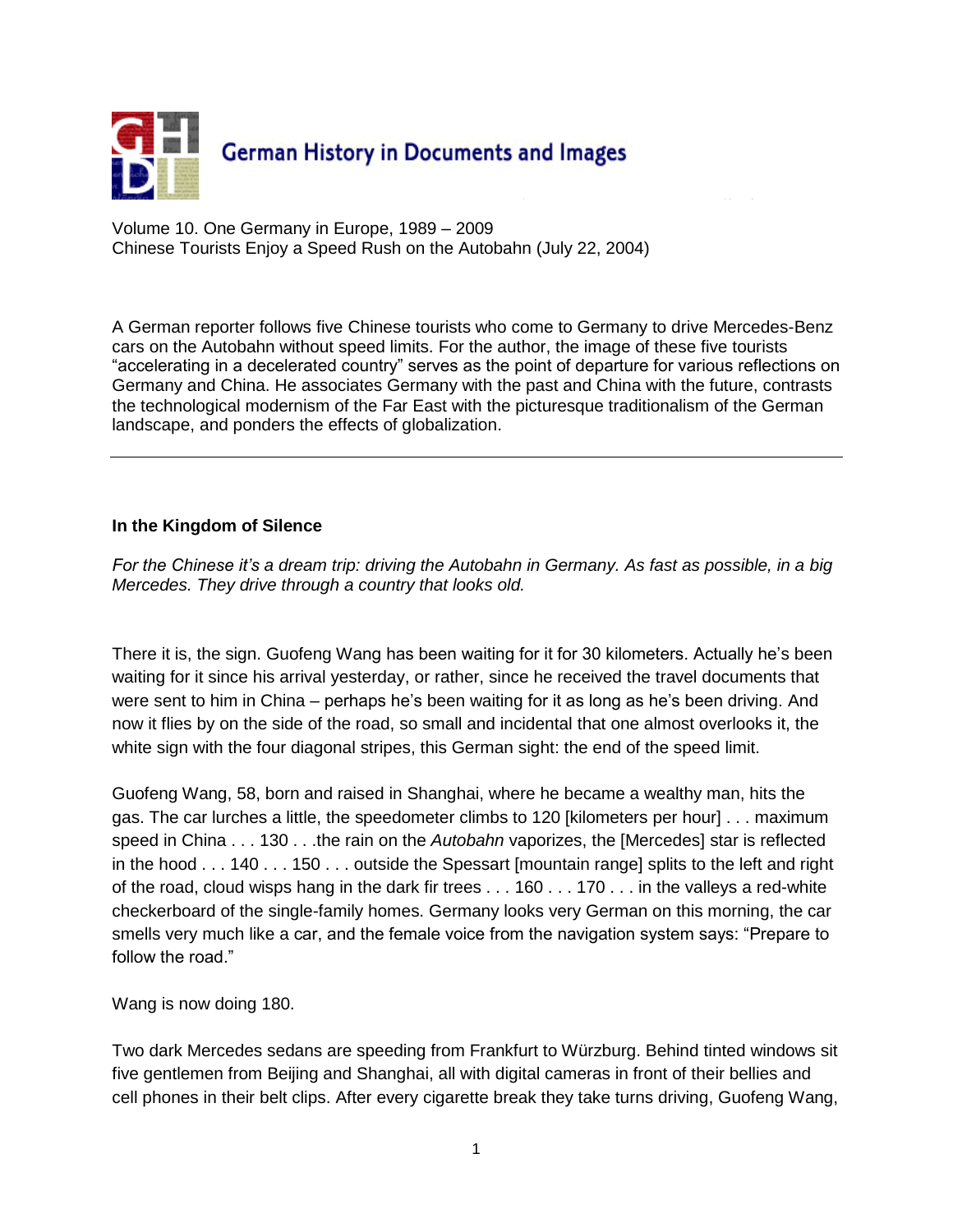Quin Li, Pingsheng Ding, Xin Lui, and Kan Chen – not filthy rich, but very upper middle class. Each paid 2,000 Euro to the German-Chinese travel agency Caissa for a vacation that is considered a dream trip in China: driving the *Autobahn* in Germany. Frankfurt, Würzburg, Munich, Baden-Baden, Frankfurt in six days. Germany, fast, fast, with brief stops at sites that are postcard clichés. The men are travelling through a myth that is difficult for them to comprehend because of its strange mixture of the medieval and the supermodern. *Deutschland* – the tour guide Jun Ding calls it "Doi Tse Land" –, Doi Tse Land, which is, on the one hand, the fairy tales of the Brothers Grimm, which the five men read as schoolchildren. And then there are the fast, expensive cars that they can now buy in China as well. But above all, Doi Tse Land is this faint-hearted country in which the Transrapid was invented but not built. It now runs in Shanghai.

Guofeng Wang and his four companions accelerate in a decelerated country. For they are in the passing lane not only on this *Autobahn* at this very moment; it is also where they are globally. Five men from a country that is presently experiencing its first economic miracle are traveling through a country that believes it has seen its last economic miracle. Five men from a land of optimism are traveling through a land of pessimism.

Guofeng Wang has to hit the brakes now. A motor home has veered into his lane in front of him. There are a great many motor homes on the road in Doi Tse Lan.

At the Frankfurt airport, a day ago, they had pulled their wheeled suitcases to the rental car counter, the first destination on this trip. The yearned-for name "Mercedes" went over the counters several times; finally the key with the star came back. When the lady behind the counter asked what it was they were most looking forward to, they had nodded shyly, smiled, and said only a single word:

#### "Speed."

Five men were children once again. Five men in an indifferent sartorial mix of dark blue suit jackets, black pleated pants, and Hawaiian shirts – a stylistic mixture that suggests that a society is still searching for its new outfit after years of wearing uniforms. To sign the agreements, Guofeng Wang eventually put on thick brown glasses – party meeting glasses. A relic of the old China.

Outside the cars stood gleaming black in the sunshine, two E-Class cars. A blond hostess set the air conditioning to 22˚ [Celsius] and the navigation system to English; then she explained the gear shift, with the sixth gear being of particular interest. The men took their first pictures, and each had a turn in the driver's seat, Qing Li, who owns a Mazda 6 in Shanghai, Pingsheng Ding, who drives an old VW Santana, and Guofeng Wang, who bought his first car two years ago, a GM Sail on an Opel Corsa chassis. Then Xin Liu and Kan Chen, the two youngest, neither of whom owns a car yet, also slid gingerly into the driver's seat, Chen, a short, slight man, 32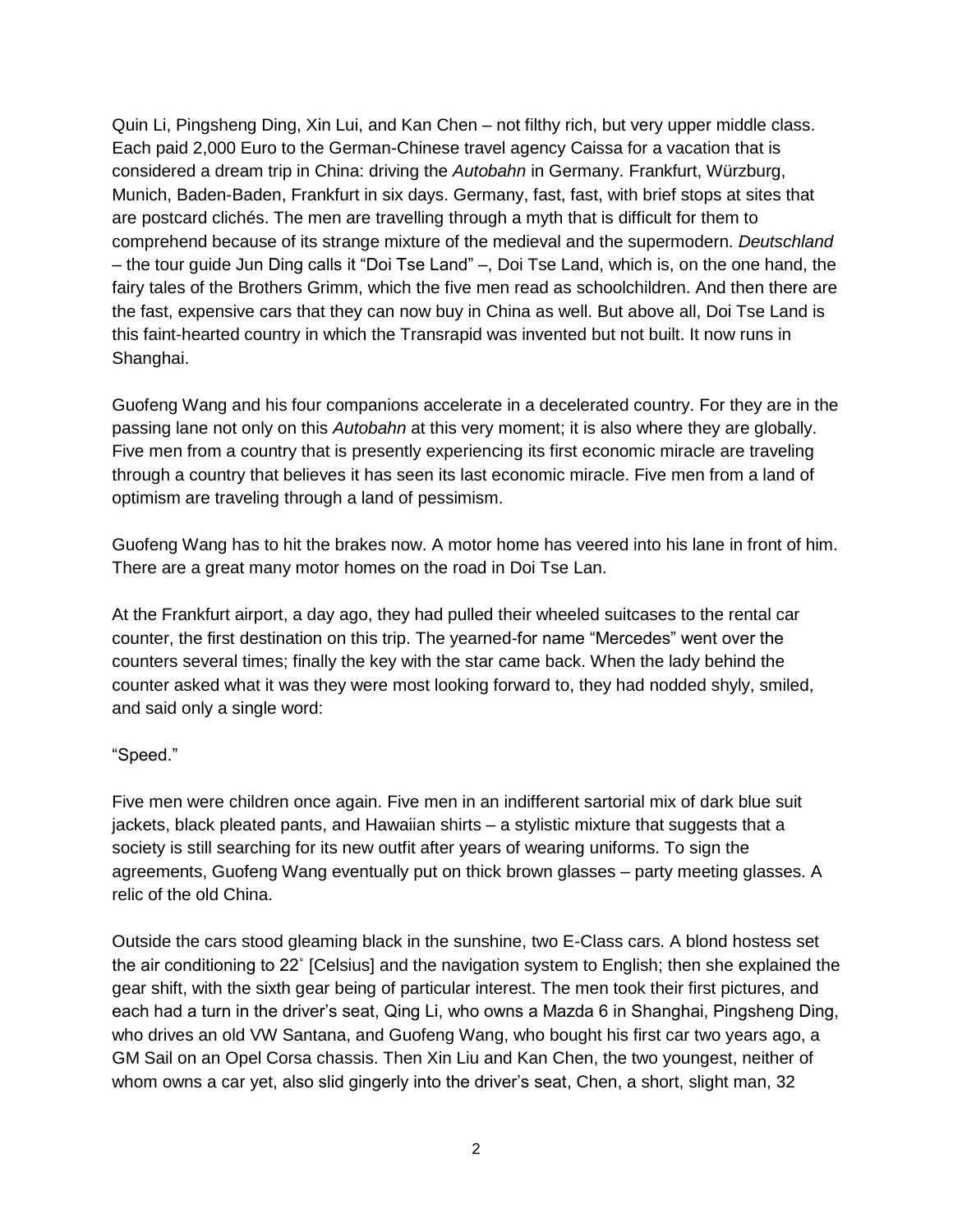years of age, carefully backed one of the cars out of the parking spot for two meters and back in again. Once he accidentally pushed the horn. There was a lot of nervous laughter.

Finally, tour guide Ding explained the right-before-left rule once more time, the men stomped out their cigarettes and climbed in. The doors went "plop-plop," the cars started driving with a lurch and got in line on the *Autobahn* a little while later. On a German *Autobahn*! Three-laned! With the famous blue-white signs! It was exactly like the advertising brochure they had already been given at the travel bureau in China: the front page bore the slogan "Driving in the land of the car, without a speed limit!," below it a Mercedes stood in front of Neuschwanstein Castle, then came 30 pages with 70 pictures, none of which showed any tourist attractions, only yellow and blue road signs. Entrance ramps, exit ramps, *Autobahn* interchange, as though there was no Germany beyond the guard rails. On the last page 39 important words for the trip; the first was "police control." Other tips in the prospectus: hotel employees in Germany are unusually unfriendly. In restaurants you also have to pay for tea. And: no smacking or slurping.

Thus prepared, the small convoy drove off into the German adventure under a dramatic, stormy sky, on the horizon crouched the silhouette of Frankfurt am Main, which shipping company manager Qing Li would later describe as pretty puny compared to the Shanghai skyline.

After three kilometers the Chinese exceeded 120 for the first time, after four kilometers they switched into the left lane for the first time at 140, after six kilometers they were crowded out for the first time by a BMW, and after nine kilometers they sat in their first German traffic jam.

Würzburg. The navigation system guides the group from the *Autobahn* up to Marienburg Castle, where the five exit from their air-conditioned travel capsule and walk up to the castle, their hands folded behind their backs. A shower has washed the city; it is now gleaming in the sun with its church towers, sundials, weathercocks. A bell is tolling somewhere.

Guofeng Wang looks down to the Main and the "ideal world" type scenery, at the narrow alleyways and the pigeons on the red roofs. His eyebrows sit high on his forehead, imparting an expression of surprise to his face. Suddenly he says that this is what he loves about Doi Tse Lan: "Blue sky, white clouds, fresh air. Silence."

In China, these things are presently signs of both luxury and backwardness. China is already the second largest oil consumer on earth; the coastal cities gleam with the neon light of wastefulness. By now the government has to ration electricity, because consumption is growing more rapidly than power plants can be built. Fresh air and silence still exist in the countryside, but no longer in Shanghai, where 14.5 million people are working on the Chinese economic miracle, 29,000 inhabitants per square mile. In Hamburg there are 2,250. For Guofeng Wang, Germany is a tranquil, empty land.

A trip: in past decades, a trip, from a European perspective, was a curious gaze at less developed countries – sometimes an arrogant, sometimes a pitying gaze, but always with the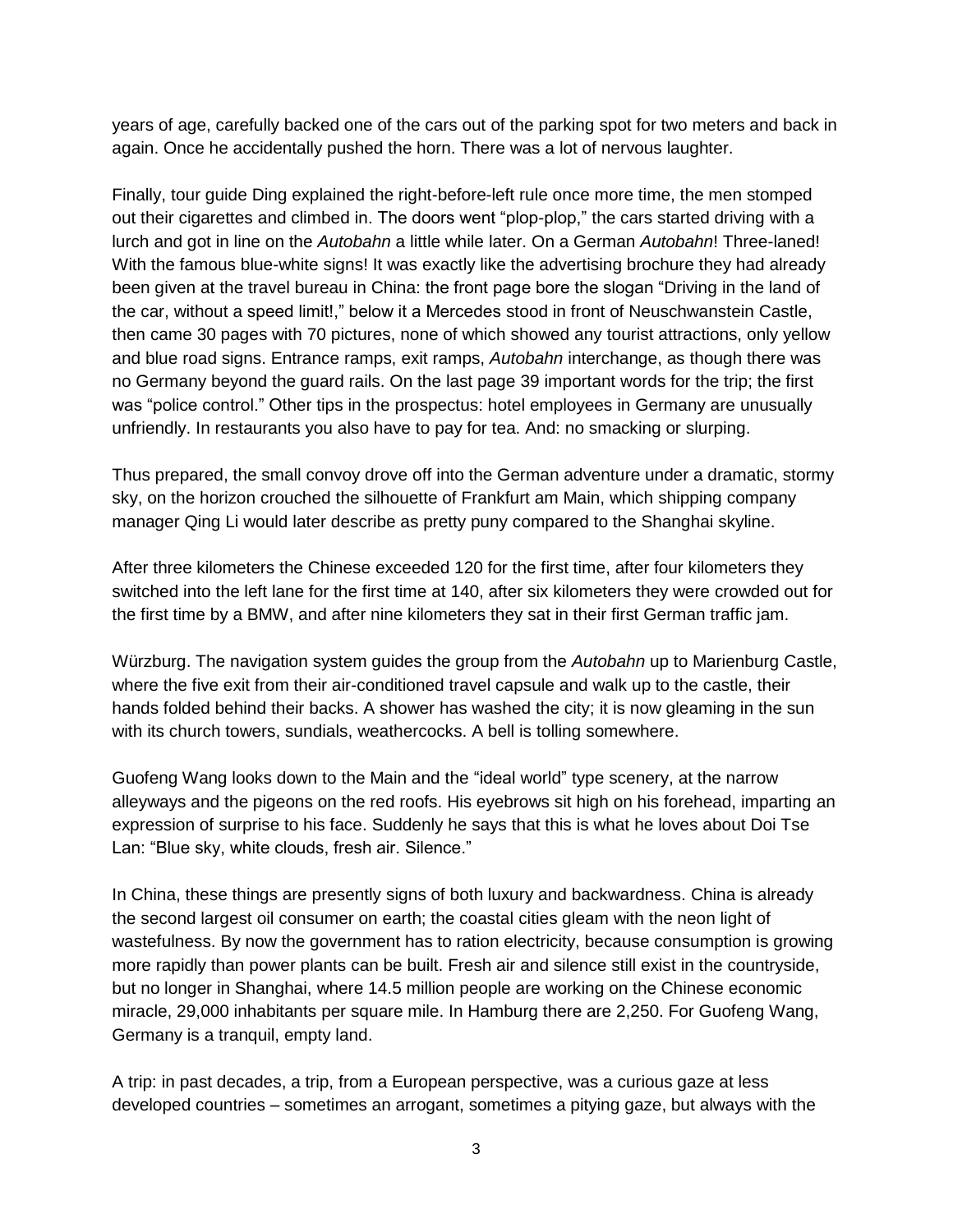certain knowledge that after two weeks one could return to one's highly developed homeland. It was always the West that bent down over the others with an air of superiority. Now Guofeng Wang stands above Würzburg and looks down onto a world of cobblestones and thick walls overgrown with ivy. No chimney, no chip factory, no skyscraper, nothing. And from up here you don't see the benefits of the welfare state.

Tour guide Ding makes a sweeping motion with his arm, tracing with his hand the hills on the horizon and explains to his guests the German *Kleinstaaterei* [particularism] with its prince electors and kings. "In principle that is also why the Germans founded the EU and introduced the Euro," he then says. "So that they can keep up with America, Japan, and perhaps also with China."

### Solemn nods.

Suddenly globalization is more than just a word in the inaugural speech of the federal president. The worlds are shifting; just now Guofeng Wang is taking a snapshot with his Olympus camera. Is it the future or the past that he is photographing? Are the representatives of a new high culture visiting the remnants of an old high culture? After all, you can read everywhere in Doi Tse Lan: the nineteenth was the European century, the twentieth the American century – and the twenty-first will be the Asian century.

But is that really true, Mr. Wang?

### $[\ldots]$

The streets are crowded on this day. Again, motor homes. Station wagons. Bicycles on car roofs. Doi Tse Lan is on vacation. Oh yes, the Germans do have 30 days of vacation! Every year? Guofeng Wang has fifteen. Last year he didn't take a single one, the year before that, the same. "Too much work," he says. He works Mondays through Saturdays. No doubt, the FDP would surely like to have this man from the People's Republic as a speaker at its party meeting.

On the horizon, pointed like pencils, the towers of Rothenburg ob der Tauber come into view. "Prepare to keep right," says the navigation system . . . 100 . . . 90. . . 80 . . . yellow sign at the entrance to the town, like in the brochure, and once again old Europe. Chinese tour groups meet Japanese tour groups, Japanese tour groups meet American tour groups, the clattering of hooves from tourist carriages resounds through the alleys. Kan Chen photographs horse droppings. A BMW that is souped-up to the point of being unrecognizable distracts from the other attractions. In the stores are nutcrackers and beer mugs, the shop windows reflect Qing Li's puzzled face. He hesitates briefly and then asks whether there are still people living in Rothenburg.

Thus they zoom through the days. From Würzburg to Rothenburg, and from Rothenburg to Dinkelsbühl, a town that looks like it was preserved centuries ago, neon signs prohibited. At the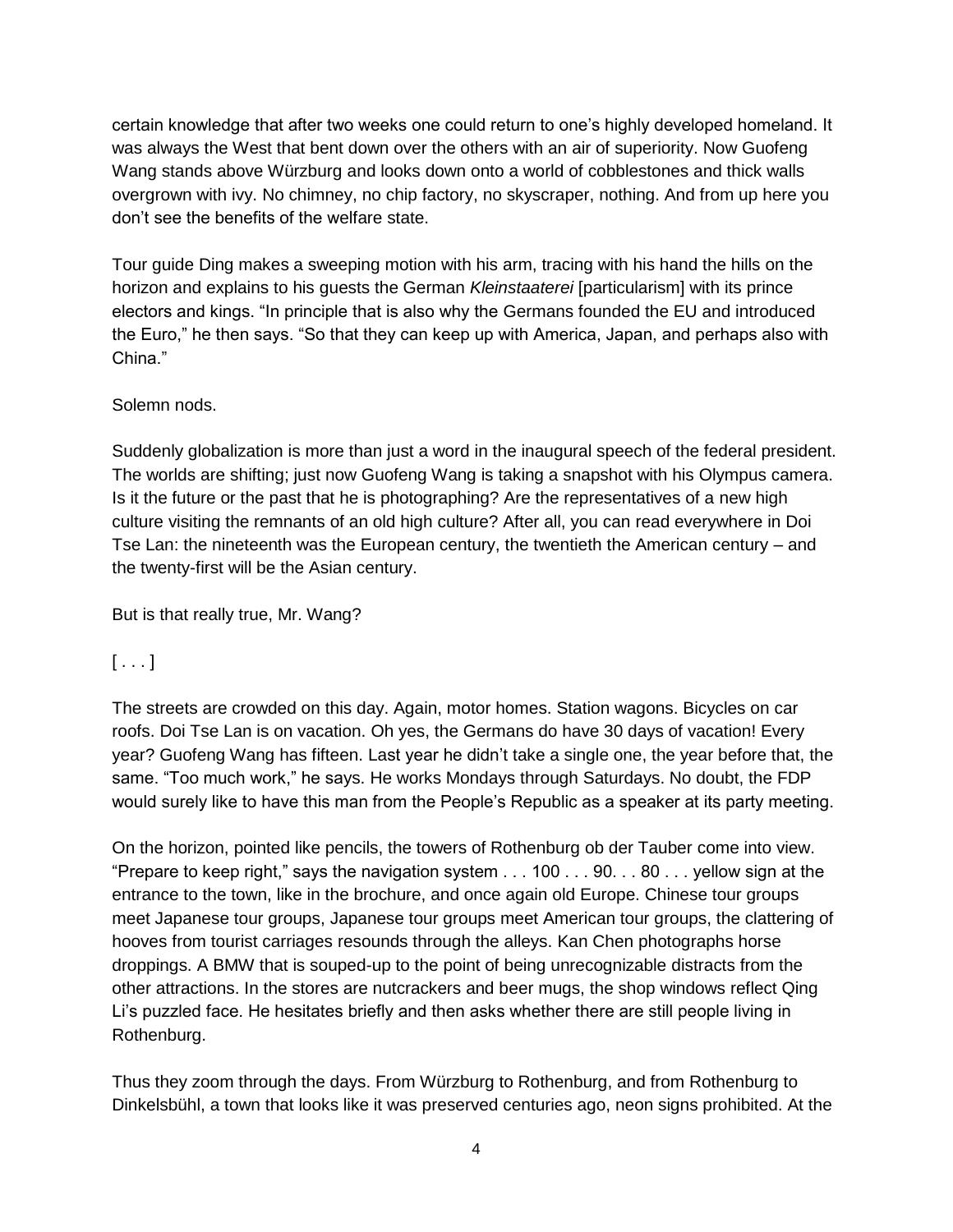town hall, the mayor presents his "Chinese friends," as he calls them, with certificates attesting that his guests have driven along the Romantic Road. In an almost pleading tone he then asks them to tell "all their colleagues in China" about Dinkelsbühl. There are already more Asian than American tourists in his town, many Japanese, but the Chinese are the future. They have only been allowed to travel to Germany for private purposes for two years. Estimates put the number of Chinese travelers throughout the whole at 130 million per year in 2020. Dinkelsbühl does not want to be left out. The mayor quickly gives the vanguard of the 130 million a picture book to take along.

Then they continue zooming south, towards the wall of the Alps on the horizon at 240 kilometers per hour, in sweeping curves through the green Allgäu, which looks as though a tourism manager had placed a tiny church on each hill. The group visits Neuschwanstein, the Munich Hofbräuhaus, and then drives into the Black Forest. Amidst pensioners who carry their Knirps umbrellas like truncheons, the five push to Lake Titi. Guofeng Wang buys a cuckoo clock and a wristwatch for 400 Euro, Pingsheng Ding a cuckoo clock for 200 Euro. Their days begin at eight in the morning with breakfast in the hotel and end at ten at night, at the latest, in their rooms. In six days they eat Chinese five times, slurp and smack a little and are constantly checking the images on their digital cameras. Nobody strays from the group.

## $[\ldots]$

In Metzingen in the northern Black Forest, in the middle of the German provinces, the world is now noisy. One more night in Germany, one more chance to buy a prestigious piece of the Western world. The true center of Metzingen consists of a parking garage and a concrete block on whose façade is written HUGO BOSS, an outlet store. Next door, Levi's, Nike, and Esprit offer factory seconds. Russian, Japanese, Chinese comes out of the dressing rooms. Women with Swabian accents push metal clothes racks full of suits across the concrete floor. Men are carrying shopping bags, as big as those at Ikea. Women with labels on their sleeves are turning around in front of mirrors. The five are now speaking quickly, their Chinese turns hard, almost whip-like. Tour guide Ding has given them ninety minutes. They rub cloth between thumb and index finger. They leaf through dress shirts in crinkly packaging. China is becoming a brand country, new social strata are seeking new symbols. Guofeng Wang, the man who used to wear Mao blue, puts his party glasses on again and studies the labels. Qing Li says Boss is an attractive term in China right now: "Boss like boss, you understand?"

# $[\ldots]$

In the end, Li pulls a credit card from his Versace wallet and pays 244 Euro for five Polo shorts and two pairs of Nike sneakers. This put him almost exactly at the average that is so lucrative for the destination country Germany: Chinese tourists spend 240 Euro per day here, European tourists only 100. And he confirms a saying that in the future China will be the world's production site, America the granary, and Europe, if all goes well, the boutique.